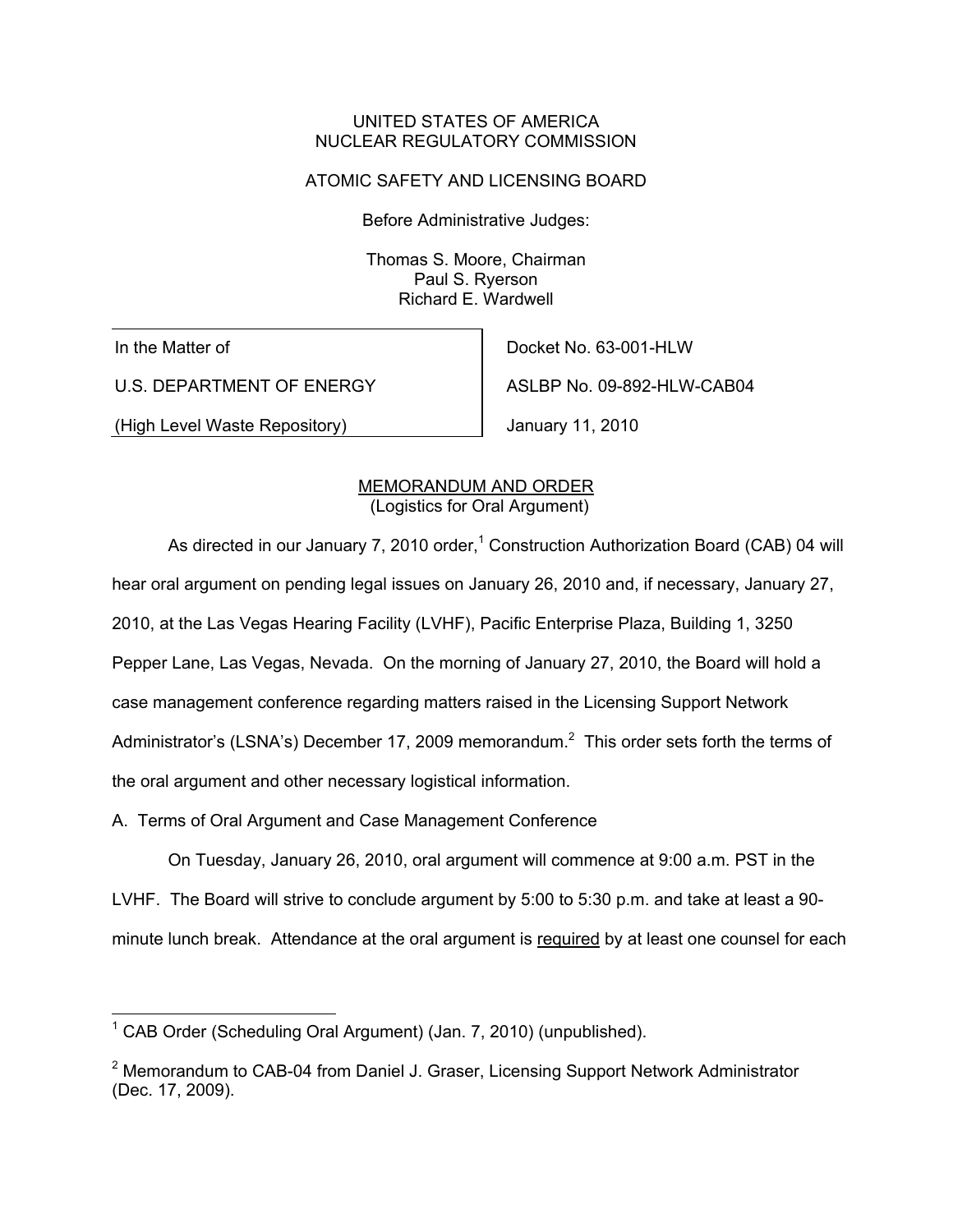affected party associated with the legal issues identified in our October 23, 2009 order.<sup>3</sup> These parties are the Department of Energy (DOE), the State of Nevada, the NRC Staff, and the Nuclear Energy Institute (NEI). $<sup>4</sup>$  Counsel for the other parties are free to attend the January 26</sup> oral argument if they wish, but they will not be allowed to participate. The oral argument shall be limited to counsel who have filed a notice of appearance on behalf of DOE, Nevada, the NRC Staff, or NEI. Only one counsel for each party shall be allowed to argue with respect to any one of the issues identified in the Board's order of October 23, 2009.

 The oral argument will proceed as follows. For each of the legal issues identified in our October 23, 2009 order, the Board will allow each side 20 minutes for argument. The proponent of the relevant contention(s) will argue first, followed by the opposing party or parties. Where two parties fall on the same side of a particular legal issue (e.g., DOE and NRC Staff), those parties shall divide their 20 minutes of argument time as agreed between the involved parties. The argument on the legal issues identified in the Board's October 23, 2009 order will be heard in the following order:

 3 CAB Order (Identifying Phase I Legal Issues for Briefing) (Oct. 23, 2009) (unpublished).

 $4$  Pursuant to CAB Case Management Order #2, only "affected parties (*i.e.*, the Applicant, the NRC Staff, and each party that filed, adopted, or joined in the contention)" were permitted to brief the issues associated with the involved contentions. CAB Case Management Order #2 (Sept. 30, 2009) at 4 (unpublished). "Unless otherwise directed by the Board, no other filings shall be permitted." Id. Because Nye County is not an "affected party," its brief filed January 6, 2010 is stricken, and it shall not be permitted to present argument to the Board.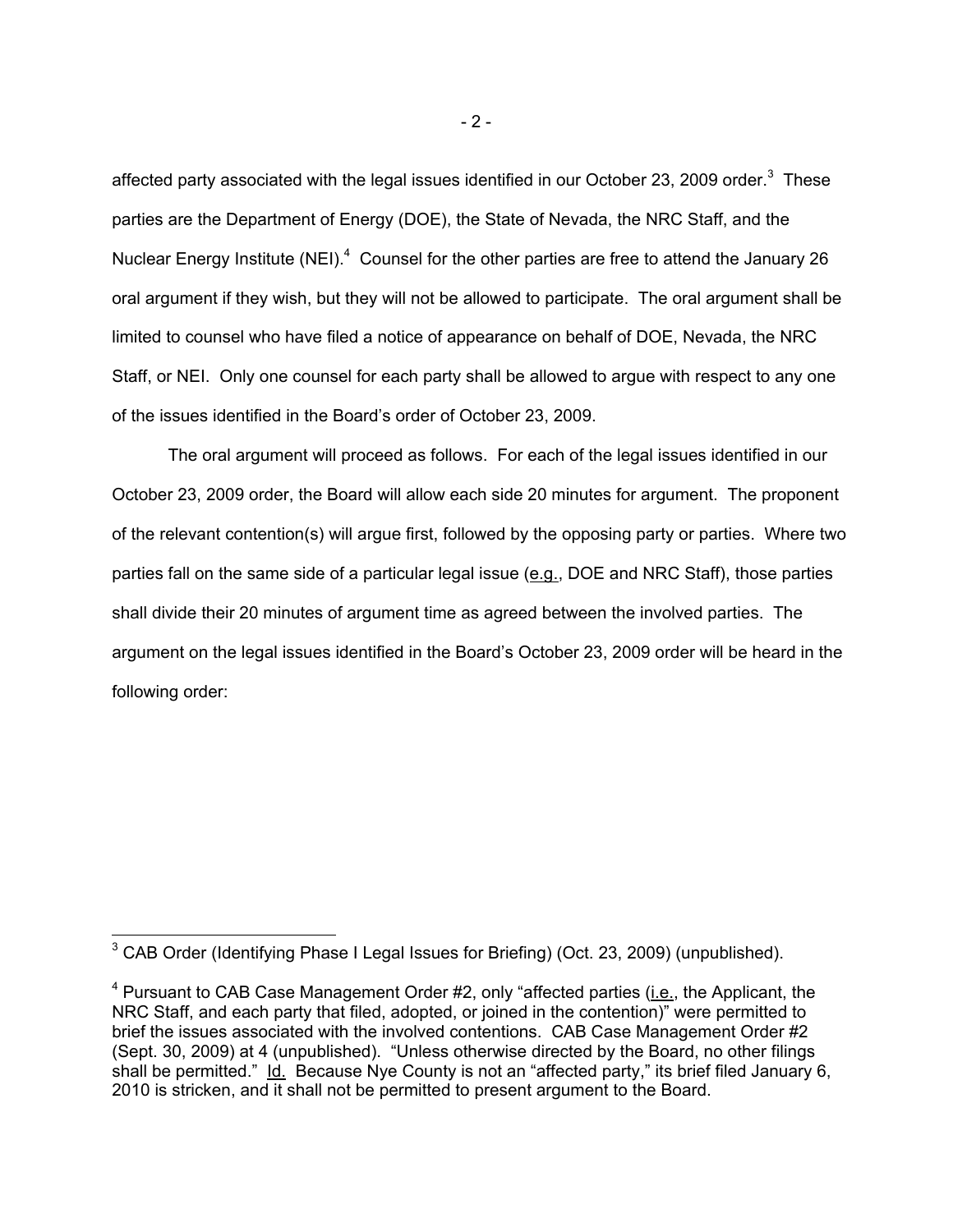| Legal Issue    | First 20 minutes   | Second 20 minutes |
|----------------|--------------------|-------------------|
| 1              | <b>NEI</b>         | DOE / NRC Staff   |
| $\overline{2}$ | Nevada             | DOE / NRC Staff   |
| 3 and $4^5$    | Nevada             | DOE / NRC Staff   |
| 5              | Nevada             | DOE / NRC Staff   |
| 6              | Nevada             | DOE / NRC Staff   |
| $\overline{7}$ | Nevada             | DOE / NRC Staff   |
| 8              | Nevada             | DOE / NRC Staff   |
| 9              | Nevada             | DOE / NRC Staff   |
| 10             | Nevada             | DOE / NRC Staff   |
| 11             | Nevada / NRC Staff | <b>DOE</b>        |

 On Wednesday, January 27, 2010, beginning at 9:00 a.m. PST, the Board will convene a conference to discuss matters raised by the LSNA's memorandum, dated December 17, 2009, and the Board's order concerning the LSNA's memorandum, dated December 22, 2009. $^6$ Counsel for all parties must participate in this conference – either in person or by teleconference, although the Board would encourage all conveniently located counsel to participate in person. After the Board receives any written responses to our December 22 order, it may issue an order with further matters and questions to be discussed at the conference. At the conclusion of the conference, the Board will resume oral argument on any legal issues not completed on January 26, 2010.

 $5$  Because both Legal Issues 3 and 4 are closely related to the Board's decision on the admissibility of NEV-SAFETY-202, we instructed the parties in our October 23, 2009 order to brief the legal issue presented by NEV-SAFETY-202 "in the same manner and pursuant to the same schedule as all other Phase I legal issues." CAB Order (Identifying Phase I Legal Issues for Briefing) (Oct. 23, 2009) at 1 (unpublished).

<sup>6</sup> CAB Order (Concerning LSNA Memorandum) (Dec. 22, 2009) (unpublished).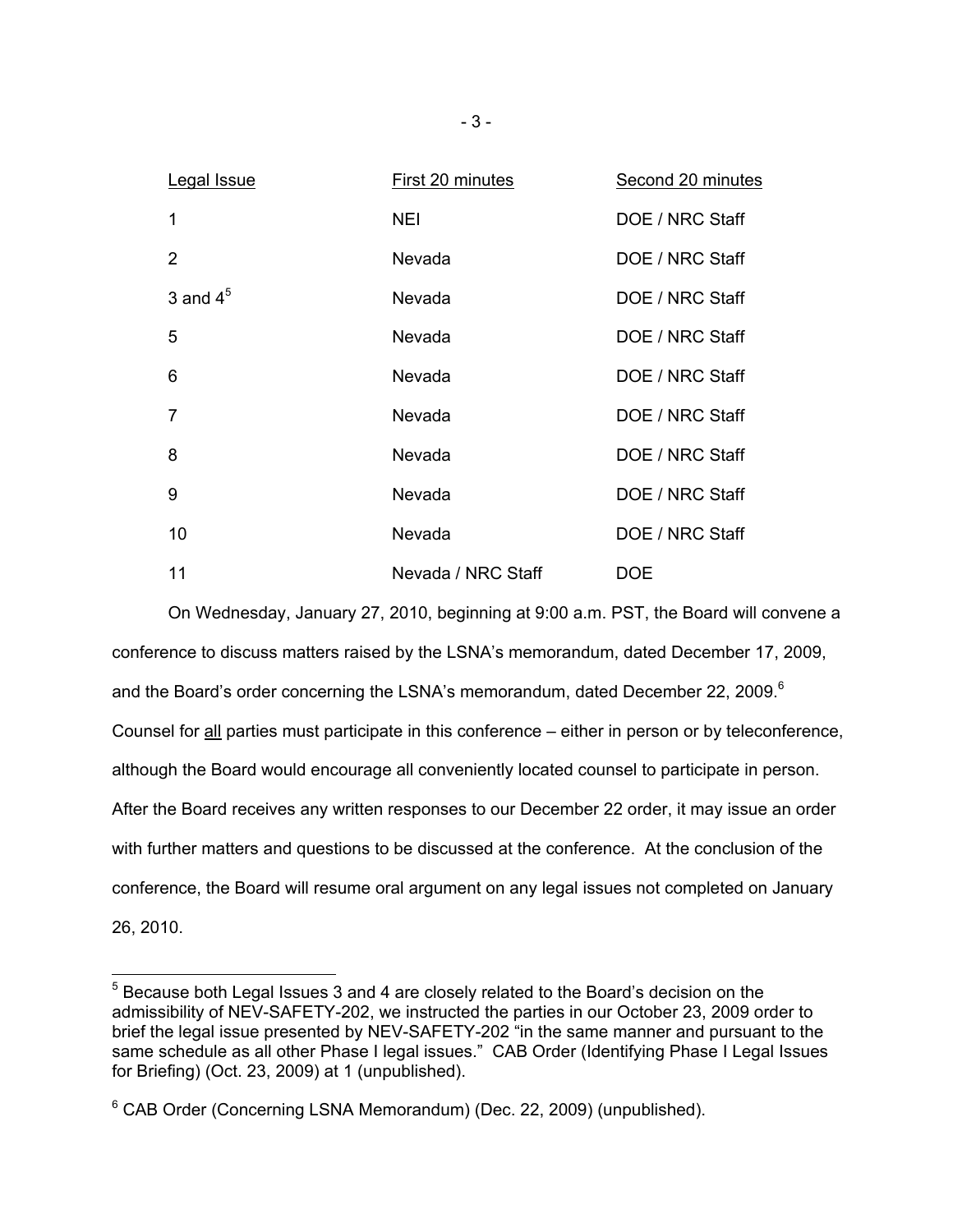The proceedings of January 26 and 27, 2010, will be open to the public. They will also be webstreamed for public viewing at the following links:

January 26: http://www.visualwebcaster.com/event.asp?id=65080

January 27: http://www.visualwebcaster.com/event.asp?id=65081

This web stream also will be available for viewing for 90 days after the proceeding concludes.

B. Logistical Matters

1. Las Vegas Hearing Facility

 Upon arrival at the front entrance of the LVHF, all persons seeking to enter the building will be required to present at least one form of state or federal government-issued photo identification and then undergo a security screening process. Given that LVHF security procedures permit only a limited number of individuals to occupy the lobby at one time, people seeking entry may temporarily need to wait outside. Thus, everyone is encouraged to arrive at the LVHF well in advance of the beginning time for the argument and conference. Counsel should arrive even earlier to ensure that they do not disrupt the beginning of the proceedings.

2. Oral Argument Logistics

For purposes of the oral argument, counsel tables in the well of the LVHF are reserved for counsel and will be assigned to each of the four relevant parties. No other persons will be allowed in the well of the LVHF during the argument. On or before January 19, 2010, each party shall file a notice informing the Board of the names of counsel who will be presenting argument and the issues that counsel will address.

3. Case Management Conference Logistics

For purposes of the January 27 conference, counsel tables will be assigned to all parties attending the conference. On or before January 19, 2010, each party attending the conference in person shall file a notice informing the Board of the names of counsel who will be

 $-4$  -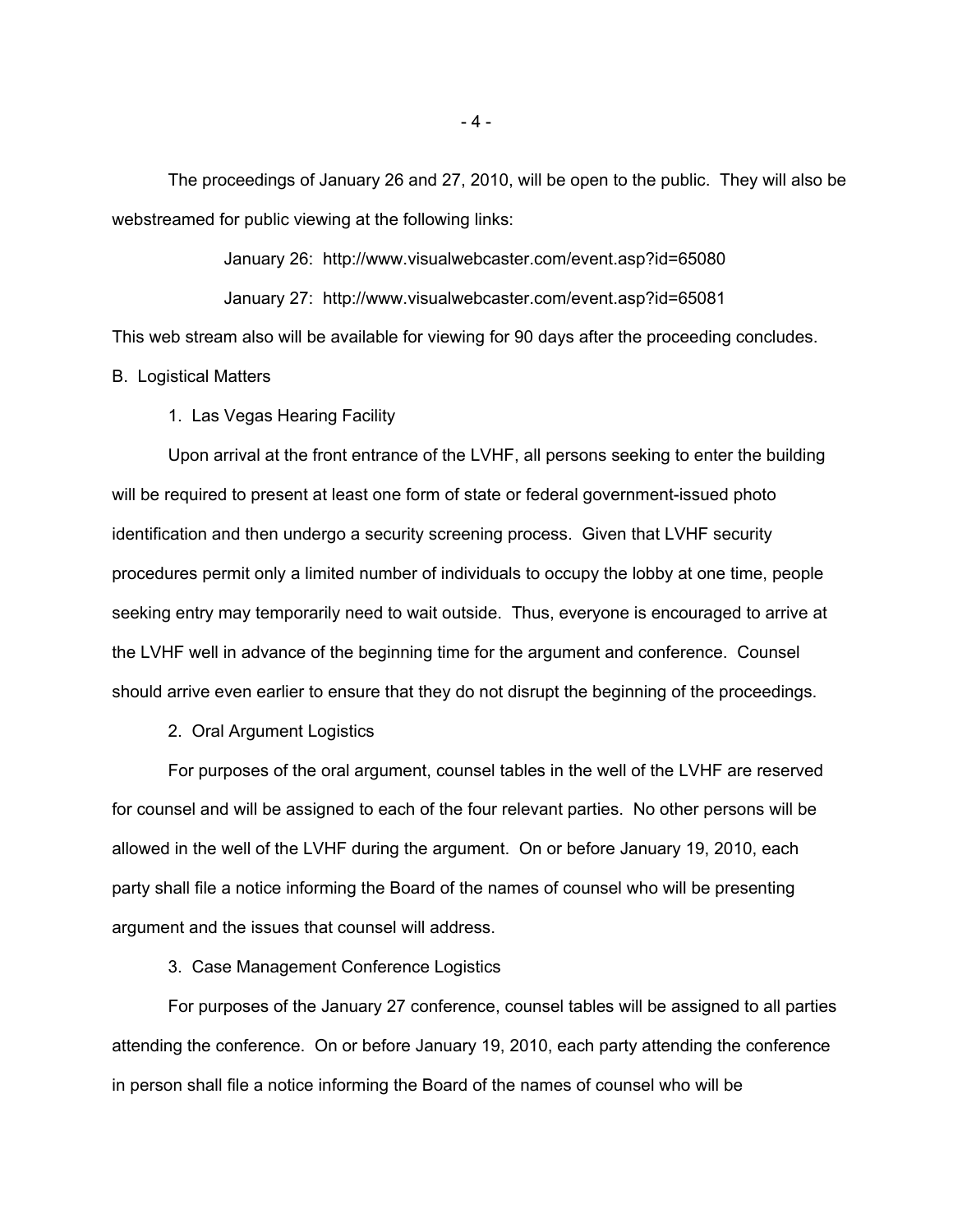representing the party. Counsel for those parties participating by telephone must notify both Karen Valloch (Karen.Valloch@nrc.gov) and Matthew Rotman (Matthew.Rotman@nrc.gov) by 5:00 p.m. EST on January 19, 2010. Each party shall provide the name of counsel that will be participating by telephone, and if more than one counsel, the number of locations from which counsel will be participating. Thereafter, on or before January 21, 2010, you will receive an email containing the phone number and pass code required to connect to the conference.

4. Digital Document Management System (DDMS)

Every filing in Docket No. 63-001-HLW that is available on the Electronic Hearing Docket (EHD) is capable of being displayed by the Clerk of Court on the computer monitors in the LVHF. Upon request, the Clerk of Court will retrieve for display on the DDMS any documents to be referenced during the oral argument.

5. Conference Rooms

 Counsel for DOE, Nevada, NRC Staff, and NEI each will be assigned a conference room in the LVHF for use on January 26 and 27. The conference rooms are assigned as follows: DOE (Room 119), NRC Staff (Room 123), NEI (Room 114), and Nevada (Room 113). Access to the conference room is limited to a maximum of eight (8) authorized individuals who are part of the litigation team for the parties. Each party who wishes to use its assigned conference room must email Joe Deucher (DDMSWebmaster.Resource@nrc.gov) on or before January 19, 2010 and provide a list of all individuals who will need access to the conference room. Access and use is limited to the time period starting one hour prior to the oral argument and ending one hour after the Board has adjourned for the day. Conference rooms cannot be locked and should not be considered secure repositories for important and sensitive documents, briefcases, purses, or other valuables. In addition, access to the conference room area will require each authorized individual to obtain an access badge and four-number PIN to be used on, and only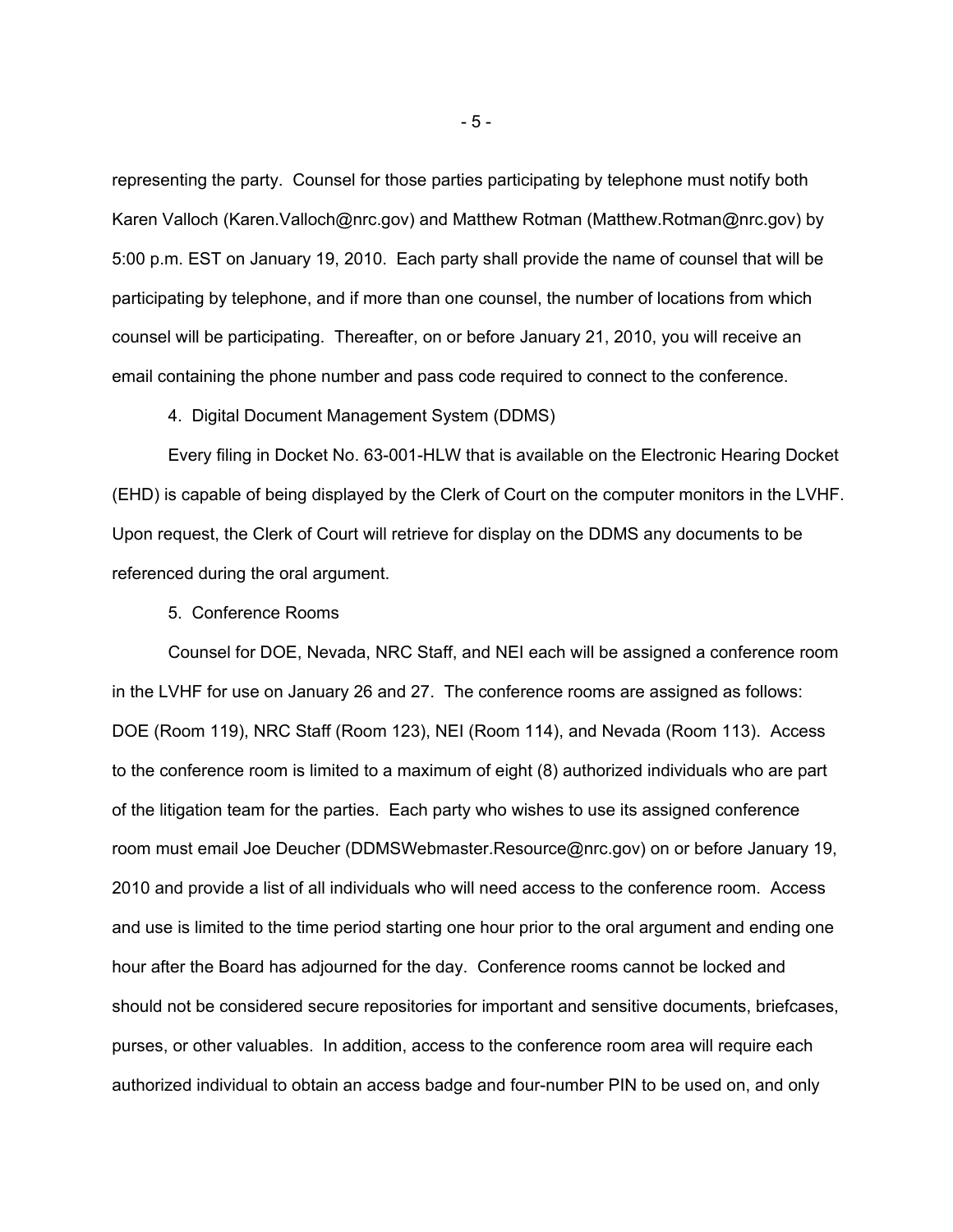on, January 26 and 27, 2010, and to comply with applicable security restrictions. Authorized individuals shall not allow non-authorized individuals to enter the conference room area. Authorized individuals shall have no access to those areas of the LVHF used and occupied by the Board, their law clerks and staff, and other LVHF staff.

6. Parking

 Counsel may obtain a reserved parking space at the LVHF in connection with the oral argument and conference. To do so, counsel should submit a request to Joe Deucher (DDMSWebmaster.Resource@nrc.gov) on or before January 19, 2010. Use of such reserved parking spaces for the oral argument will be limited to a maximum of three vehicles for each party, and spaces will be available on a first come, first serve basis. Parking is limited to the time period starting one hour prior to the prehearing conference and ending one hour after the Board has adjourned for the day. Significant security restrictions apply and must be followed.

It is so ORDERED.

FOR THE ATOMIC SAFETY AND LICENSING BOARD

*/RA/*

\_\_\_\_\_\_\_\_\_\_\_\_\_\_\_\_\_\_\_\_\_\_\_\_\_\_\_\_\_\_\_\_

Thomas S. Moore, Chairman ADMINISTRATIVE JUDGE

Rockville, Maryland January 11, 2010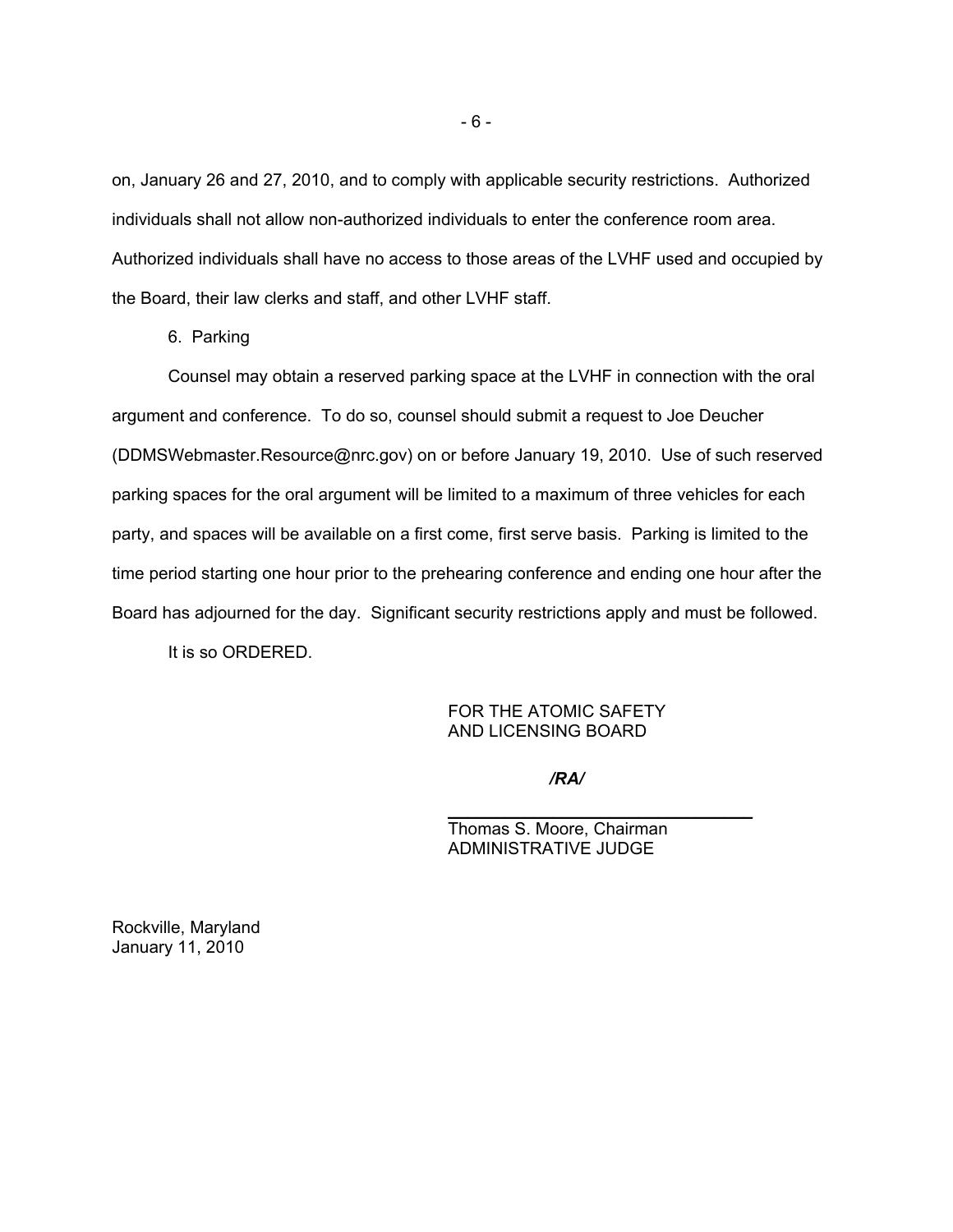#### UNITED STATES OF AMERICA NUCLEAR REGULATORY COMMISSION

In the Matter of (1)

U.S. DEPARTMENT OF ENERGY (DEPARTMENT OF A SALLY CONSERVED ASSESSMENT OF ENERGY AND THE USE OF A DOCKET NO. 63-001-HLW

 $)$ 

 $)$ 

(High-Level Waste Repository) (a

) ASLBP No. 09-892-HLW-CAB04

## CERTIFICATE OF SERVICE

I hereby certify that copies of the foregoing **MEMORANDUM AND ORDER (Logistics for Oral Argument)** dated January 11, 2010, have been served upon the following persons by Electronic Information Exchange.

U.S. Nuclear Regulatory Commission Atomic Safety and Licensing Board (ASLBP) Mail Stop T-3F23 Washington, DC 20555-0001

#### **Construction Authorization Board (CAB) 04**

Thomas S. Moore, Chair Administrative Judge tsm2@nrc.gov

Paul S. Ryerson Administrative Judge psr1@nrc.gov

Richard E. Wardwell Administrative Judge rew@nrc.gov

Anthony C. Eitreim, Esq., Chief Counsel ace1@nrc.gov Daniel J. Graser, LSN Administrator djg2@nrc.gov Zachary Kahn, Law Clerk zxk1@nrc.gov Matthew Rotman, Law Clerk matthew.rotman@nrc.gov Katherine Tucker, Law Clerk katie.tucker@nrc.gov Joseph Deucher jhd@nrc.gov Andrew Welkie axw5@nrc.gov Jack Whetstine jgw@nrc.gov Patricia Harich patricia.harich@nrc.gov Sara Culler sara.culler@nrc.gov

U.S. Nuclear Regulatory Commission Office of the General Counsel Mail Stop O-15D21 Washington, DC 20555-0001 Margaret J. Bupp, Esq. mjb5@nrc.gov Michael G. Dreher, Esq. michael.dreher@nrc.gov Karin Francis, Paralegal kxf4@nrc.gov Adam Gendelman, Esq. adam.gendelman@nrc.gov Joseph S. Gilman, Paralegal jsg1@nrc.gov Daniel W. Lenehan, Esq. daniel.lenehan@nrc.gov Andrea L. Silvia, Esq. alc1@nrc.gov Mitzi A. Young, Esq. may@nrc.gov Marian L. Zobler, Esq. mlz@nrc.gov OGC Mail Center OGCMailCenter@nrc.gov

U.S. Nuclear Regulatory Commission Office of Commission Appellate Adjudication Mail Stop O-16C1 Washington, DC 20555-0001 OCAA Mail Center ocaamail@nrc.gov

U.S. Nuclear Regulatory Commission Office of the Secretary of the Commission Mail Stop O-16C1 Washington, DC 20555-0001 Hearing Docket hearingdocket@nrc.gov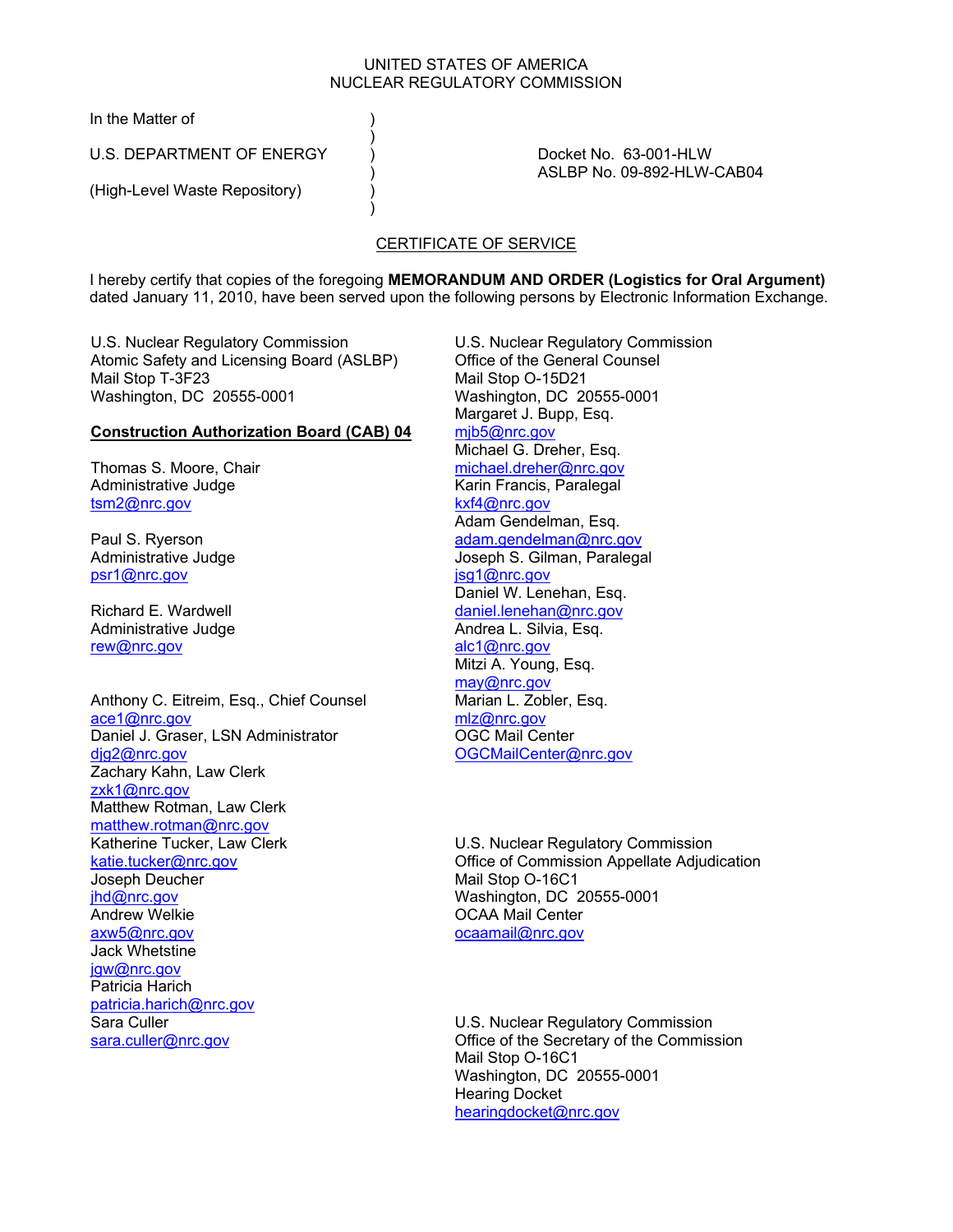U.S. Department of Energy Office of General Counsel 1000 Independence Avenue S.W. Washington, DC 20585 Martha S. Crosland, Esq. martha.crosland@hq.doe.gov Nicholas P. DiNunzio, Esq. nick.dinunzio@rw.doe.gov James Bennett McRae ben.mcrae@hq.doe.gov Cyrus Nezhad, Esq. cyrus.nezhad@hq.doe.gov Christina C. Pak, Esq. christina.pak@hq.doe.gov

U.S. Department of Energy Office of General Counsel 1551 Hillshire Drive Las Vegas, NV 89134-6321 Jocelyn M. Gutierrez, Esq. jocelyn.gutierrez@ymp.gov Josephine L. Sommer, Paralegal josephine.sommer@ymp.gov

For U.S. Department of Energy Office of Counsel, Naval Sea Systems Command Nuclear Propulsion Program 1333 Isaac Hull Avenue, SE, Building 197 Washington, DC 20376 Frank A. Putzu, Esq. frank.putzu@navy.mil

For U.S. Department of Energy Talisman International, LLC 1000 Potomac St., NW, Suite 300 Washington, DC 20007 Patricia Larimore, Senior Paralegal plarimore@talisman-intl.com

For U.S. Department of Energy USA-Repository Services LLC Yucca Mountain Project Licensing Group 1160 N. Town Center Drive, Suite 240 Las Vegas, NV 89144 Stephen J. Cereghino, Licensing/Nucl Safety stephen\_cereghino@ymp.gov Jeffrey Kriner, Regulatory Programs jeffrey\_kriner@ymp.gov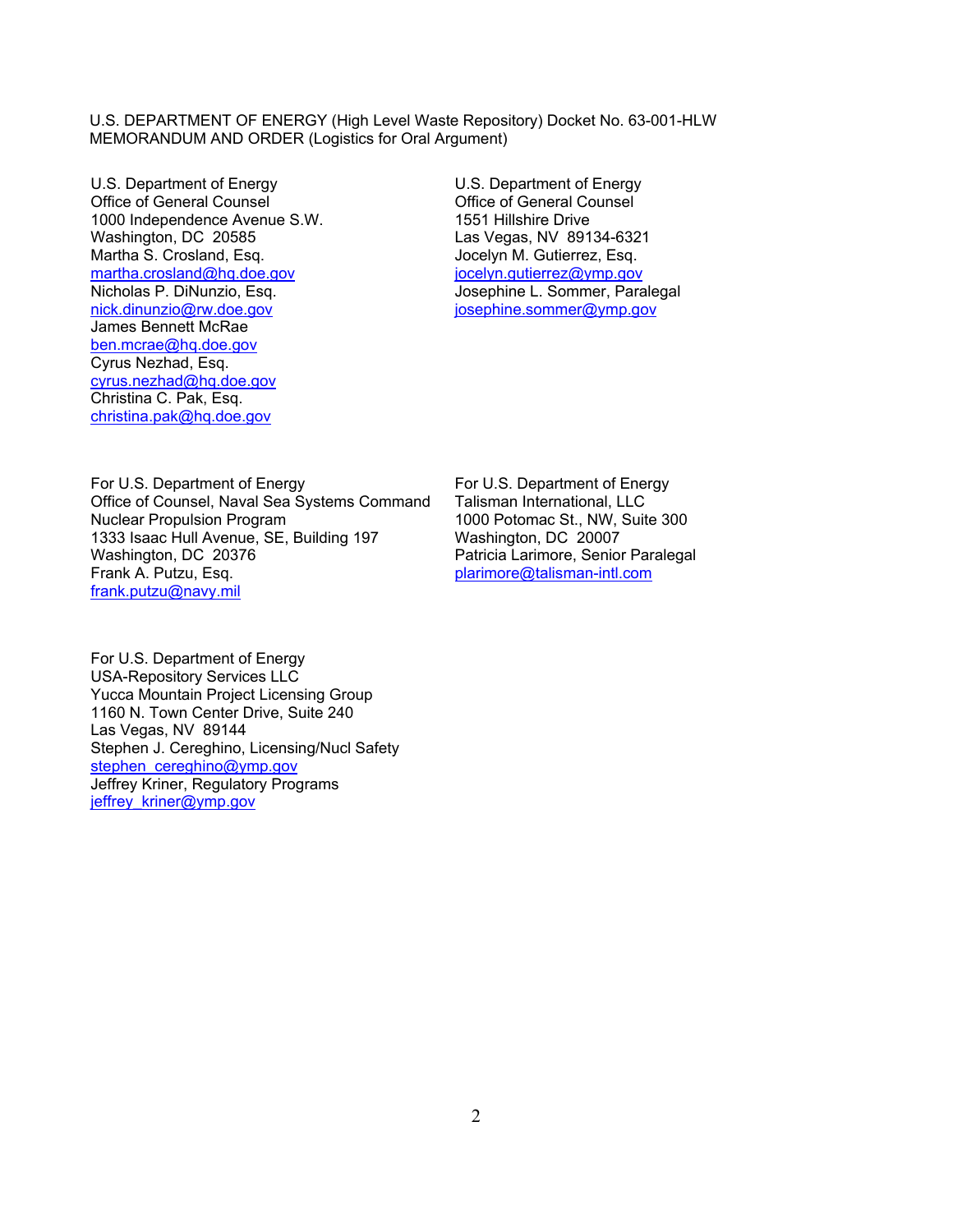Counsel for U.S. Department of Energy Morgan, Lewis & Bockius LLP 1111 Pennsylvania Ave., NW Washington, DC 20004 Clifford W. Cooper, Paralegal ccooper@morganlewis.com Lewis M. Csedrik, Esq. lcsedrik@morganlewis.com Jay M. Gutierrez, Esq. jgutierrez@morganlewis.com Raphael P. Kuyler, Esq. rkuyler@morganlewis.com Charles B. Moldenhauer, Esq. cmoldenhauer@morganlewis.com Thomas D. Poindexter, Esq. tpoindexter@morganlewis.com Alex S. Polonsky, Esq. apolonsky@morganlewis.com Thomas A. Schmutz, Esq. tschmutz@morganlewis.com Donald J. Silverman, Esq. dsilverman@morganlewis.com Shannon Staton, Legal Secretary sstaton@morganlewis.com Annette M. White, Esq. Annette.white@morganlewis.com Paul J. Zaffuts, Esq. pzaffuts@morganlewis.com

Counsel for State of Nevada Egan, Fitzpatrick, Malsch & Lawrence, PLLC 1750 K Street, NW, Suite 350 Washington, DC 20006 Martin G. Malsch, Esq. mmalsch@nuclearlawyer.com Susan Montesi: smontesi@nuclearlawyer.com

Nevada Agency for Nuclear Projects Nuclear Waste Project Office 1761 East College Parkway, Suite 118 Carson City, NV 89706 Steve Frishman, Tech. Policy Coordinator steve.frishman@gmail.com Susan Lynch, Administrator of Technical Prgms szeee@nuc.state.nv.us

Counsel for U.S. Department of Energy Hunton & Williams LLP Riverfront Plaza, East Tower 951 East Byrd Street Richmond, VA 23219 Kelly L. Faglioni, Esq. kfaglioni@hunton.com Donald P. Irwin, Esq. dirwin@hunton.com Stephanie Meharg, Paralegal smeharg@hunton.com Michael R. Shebelskie, Esq. mshebelskie@hunton.com Belinda A. Wright, Sr. Professional Assistant bwright@hunton.com

Counsel for State of Nevada Egan, Fitzpatrick, Malsch & Lawrence, PLLC 12500 San Pedro Avenue, Suite 555 San Antonio, TX 78216 Laurie Borski, Paralegal lborski@nuclearlawyer.com Charles J. Fitzpatrick, Esq. cfitzpatrick@nuclearlawyer.com John W. Lawrence, Esq. jlawrence@nuclearlawyer.com

Bureau of Government Affairs Nevada Attorney General 100 N. Carson Street Carson City, NV 89701 Marta Adams, Chief Deputy Attorney General madams@ag.nv.gov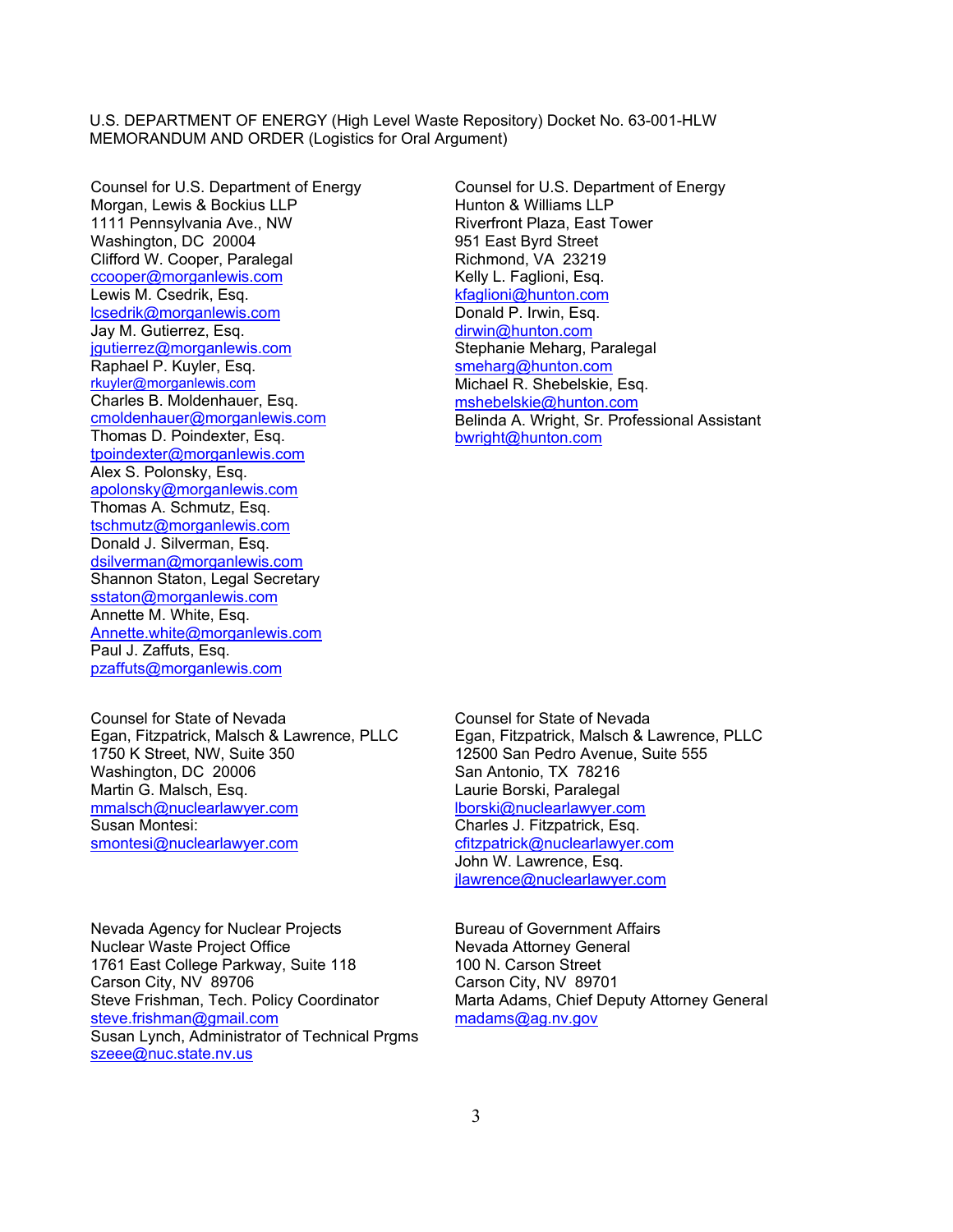Counsel for Lincoln County, Nevada 1100 S. Tenth Street Las Vegas, NV 89017 Annie Bailey, Legal Assistant baileys@lcturbonet.com Eric Hinckley, Law Clerk erichinckley@yahoo.com Bret Whipple, Esq. bretwhipple@nomademail.com

Lincoln County Nuclear Oversight Program P.O. Box 1068 Caliente, NV 89008 Connie Simkins, Coordinator jcciac@co.lincoln.nv.us

Counsel for Nye County, Nevada Ackerman Senterfitt 801 Pennsylvania Avenue, NW, #600 Washington, DC 20004 Robert Andersen, Esq. robert.andersen@akerman.com

Nye County Regulatory/Licensing Advisor 18160 Cottonwood Rd. #265 Sunriver, OR 97707 Malachy Murphy, Esq. mrmurphy@chamberscable.com

Clark County, Nevada 500 S. Grand Central Parkway Las Vegas, NV 98155 Phil Klevorick, Sr. Mgmt Analyst klevorick@co.clark.nv.us Elizabeth A. Vibert, Deputy District Attorney Elizabeth.Vibert@ccdanv.com

Lincoln County District Attorney P. O. Box 60 Pioche, NV 89403 Gregory Barlow, Esq. lcda@lcturbonet.com

For Lincoln County, Nevada Intertech Services Corporation PO Box 2008 Carson City, NV 89702 Mike Baughman, Consultant mikebaughman@charter.net

Counsel for Nye County, Nevada 530 Farrington Court Las Vegas, NV 89123 Jeffrey VanNiel, Esq. nbrjdvn@gmail.com

Nye County Nuclear Waste Repository Project Office (NWRPO) 2101 E. Calvada Boulevard, Suite 100 Pahrump, NV 89048 Zoie Choate, Secretary zchoate@co.nye.nv.us Sherry Dudley, Admin. Technical Coordinator sdudley@co.nye.nv.us

Counsel for Clark County, Nevada Jennings, Strouss & Salmon 8330 W. Sahara Avenue, #290 Las Vegas, NV 89117 Bryce Loveland, Esq. bloveland@jsslaw.com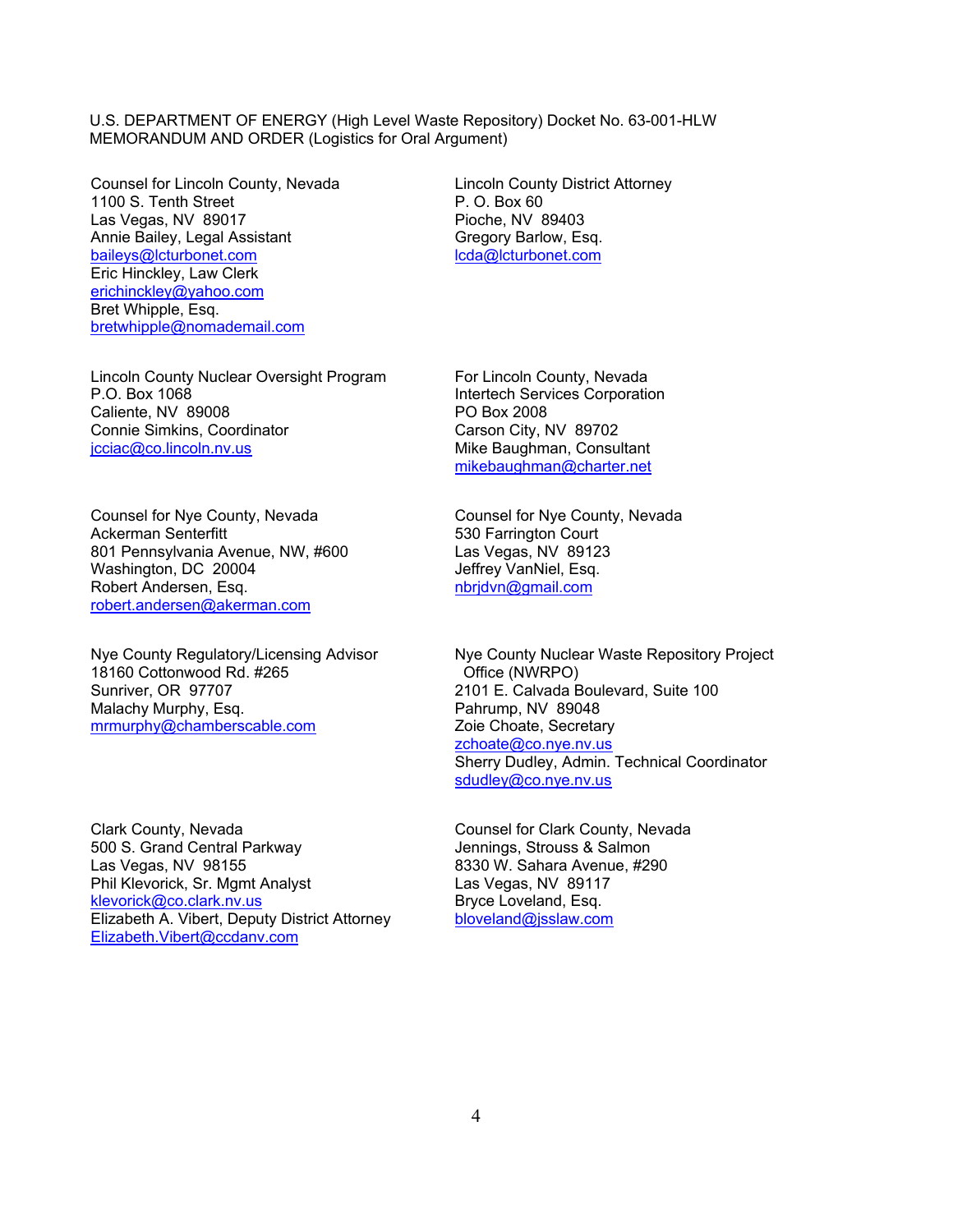Counsel for Clark County, Nevada Jennings, Strouss & Salmon 1700 Pennsylvania Avenue, NW, Suite 500 Washington, DC 20006-4725 Elene Belte, Legal Secretary ebelete@jsslaw.com Alan I. Robbins, Esq. arobbins@jsslaw.com Debra D. Roby, Esq. droby@jsslaw.com

Counsel for Eureka County, Nevada Harmon, Curran, Speilberg & Eisenberg, LLP 1726 M. Street N.W., Suite 600 Washington, DC 20036 Diane Curran, Esq. dcurran@harmoncurran.com Matthew Fraser, Law Clerk mfraser@harmoncurran.com

Nuclear Waste Advisory for Eureka County, Nevada 1983 Maison Way Carson City, NV 89703 Abigail Johnson, Consultant eurekanrc@gmail.com

Counsel for Churchill, Esmeralda, Lander, and Mineral Counties, Nevada Armstrong Teasdale, LLP 1975 Village Center Circle, Suite 140 Las Vegas, NV 89134-6237 Jennifer A. Gores, Esq. jgores@armstrongteasdale.com Robert F. List, Esq. rlist@armstrongteasdale.com

Mineral County Nuclear Projects Office P.O. Box 1600 Hawthorne, NV 89415 Linda Mathias, Director yuccainfo@mineralcountynv.org

Eureka County, Nevada Office of the District Attorney 701 S. Main Street, Box 190 Eureka, NV 89316-0190 Theodore Beutel, District Attorney tbeutel.ecda@eurekanv.org

Eureka County Public Works PO Box 714 Eureka, NV 89316 Ronald Damele, Director rdamele@eurekanv.org

For Eureka County, Nevada NWOP Consulting, Inc. 1705 Wildcat Lane Ogden, UT 84403 Loreen Pitchford, Consultant lpitchford@comcast.net

Esmeralda County Repository Oversight Program-Yucca Mountain Project PO Box 490 Goldfield, NV 89013 Edwin Mueller, Director muellered@msn.com

For City of Caliente, Lincoln County, and White Pine County, Nevada P.O. Box 126 Caliente, NV 89008 Jason Pitts, LSN Administrator jayson@idtservices.com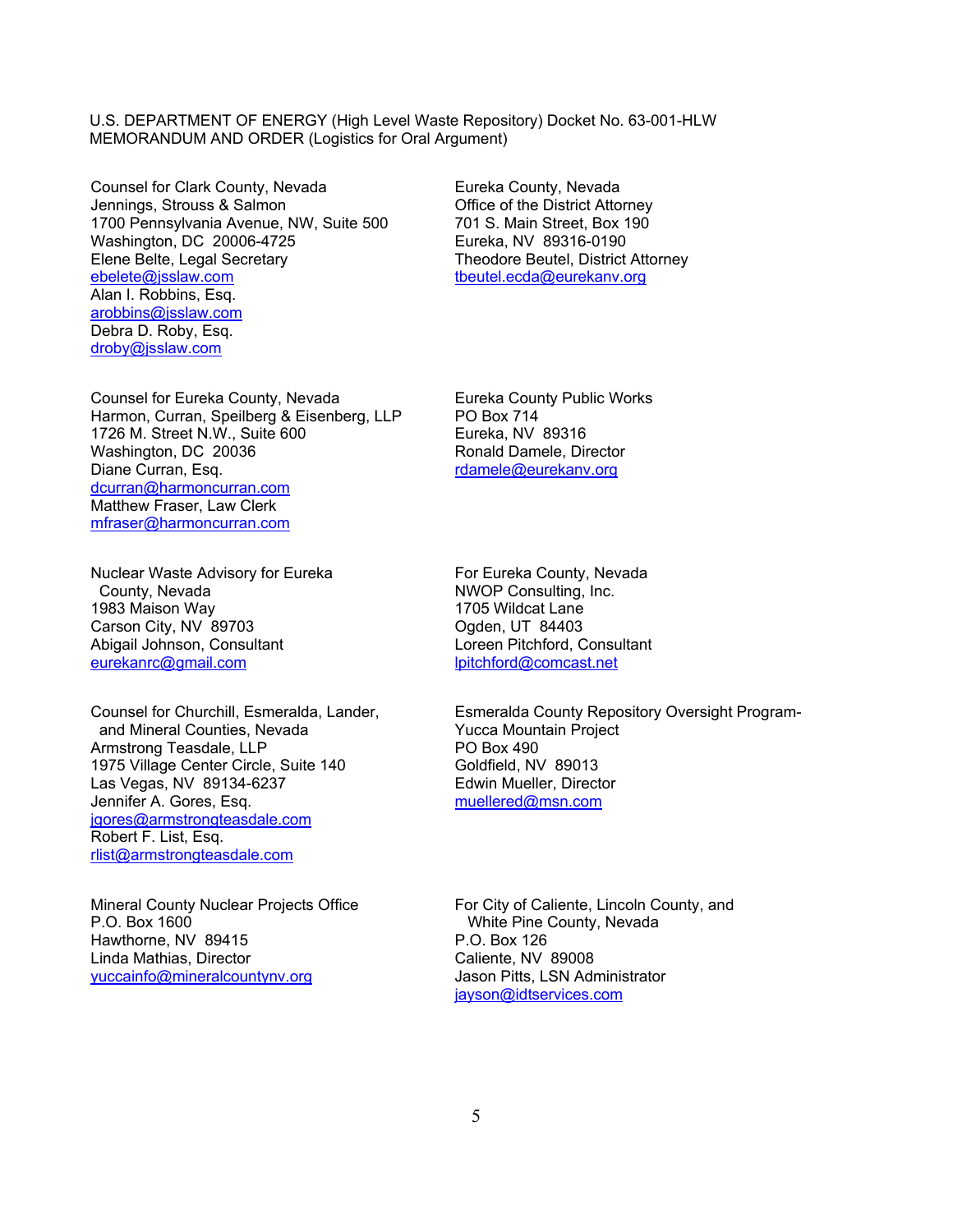White Pine County, Nevada Office of the District Attorney 801 Clark Street, #3 Ely, NV 89301 Richard Sears, District Attorney rwsears@wpcda.org

For White Pine County, Nevada Intertech Services Corporation PO Box 2008 Carson City, NV 89702 Mike Baughman, Consultant bigboff@aol.com

Counsel for Inyo County, California Law Office of Michael Berger 479 El Sueno Road Santa Barbara, CA 93110 Michael Berger, Esq. michael@lawofficeofmichaelberger.com Robert Hanna, Esq. robert@lawofficeofmichaelberger.com

Inyo County Yucca Mountain Repository Assessment Office P. O. Box 367 Independence, CA 93526-0367 Alisa M. Lembke, Project Analyst alembke@inyocounty.us

California Department of Justice Office of the Attorney General 1300 I Street, P.O. Box 944255 Sacramento, CA 94244-2550 Susan Durbin, Deputy Attorney General susan.durbin@doj.ca.gov Michele Mercado, Analyst michele.Mercado@doj.ca.gov

California Department of Justice 300 S. Spring Street, Suite 1702 Los Angeles, CA 90013 Brian Hembacher, Deputy Attorney General brian.hembacher@doj.ca.gov

White Pine County Nuclear Waste Project Office 959 Campton Street Ely, NV 89301 Mike Simon, Director wpnucwst1@mwpower.net Melanie Martinez, Sr. Management Assistant wpnucwst2@mwpower.net

Counsel for Caliente Hot Springs Resort LLC John H. Huston, Attorney at Law 6772 Running Colors Avenue Las Vegas, NV 89131 John H. Huston, Esq. johnhhuston@gmail.com

Counsel for Inyo County, California Greg James, Attorney at Law 710 Autumn Leaves Circle Bishop, CA 93514 E-Mail: gljames@earthlink.net

California Department of Justice Office of the Attorney General 1515 Clay Street, 20<sup>th</sup> Floor, P.O. Box 70550 Oakland, CA 94612-0550 Timothy E. Sullivan, Deputy Attorney General timothy.Sullivan@doj.ca.gov

California Energy Commission 1516 Ninth Street Sacramento, CA 95814 Kevin, W. Bell, Senior Staff Counsel kwbell@energy.state.ca.us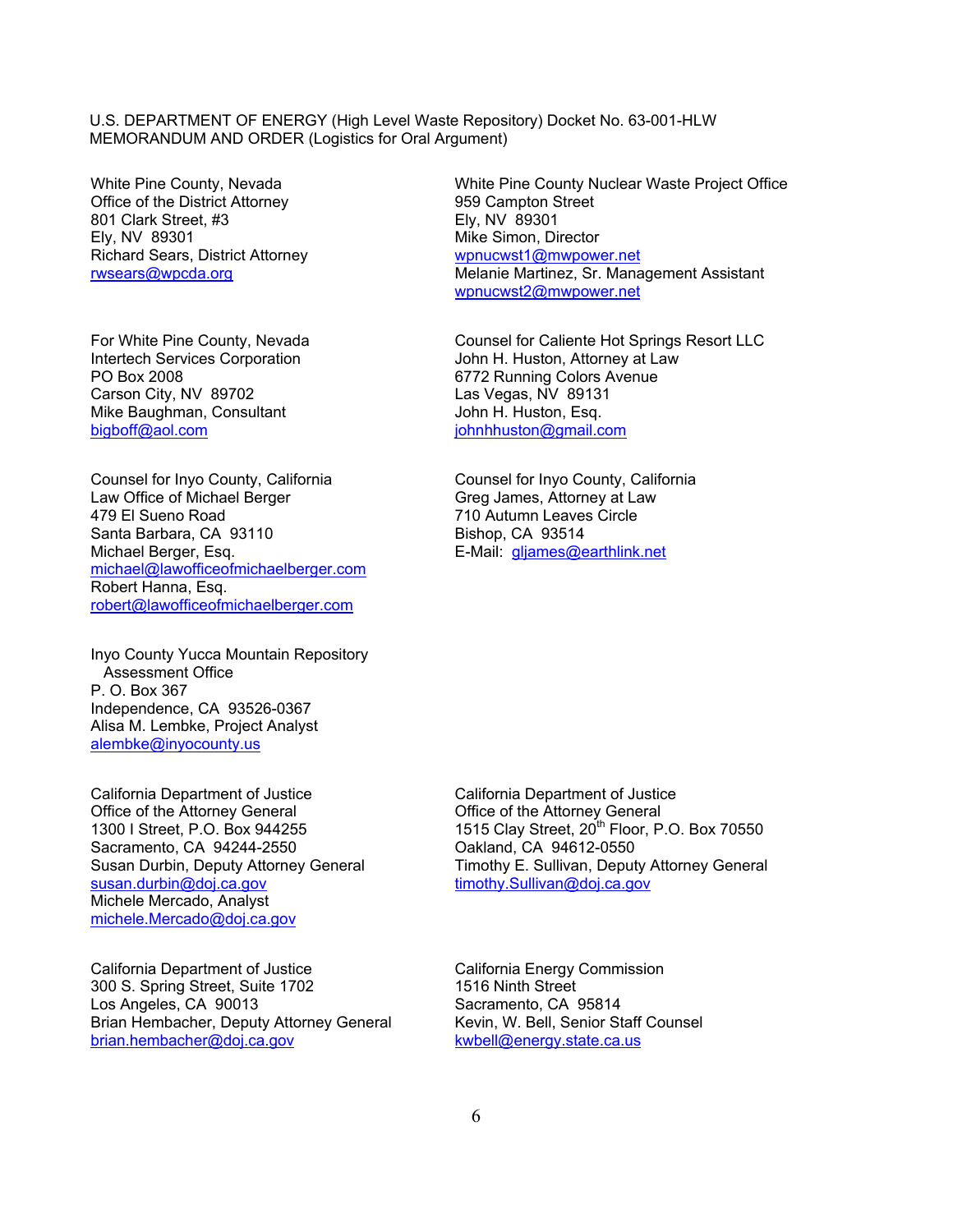Nuclear Energy Institute Office of the General Counsel 1776 I Street, NW Suite 400 Washington, DC 20006-3708 Michael A. Bauser, Esq. mab@nei.org Anne W. Cottingham, Esq. awc@nei.org Ellen C. Ginsberg, Esq. ecg@nei.org

Counsel for Nuclear Energy Institute Winston & Strawn LLP 1700 K Street, N.W. Washington, DC 20006-3817 William A. Horin, Esq. whorin@winston.com Rachel Miras-Wilson, Esq. rwilson@winston.com David A. Repka, Esq. drepka@winston.com Carlos L. Sisco, Senior Paralegal csisco@winston.com

Native Community Action Council P.O. Box 140 Baker, NV 89311 Ian Zabarte, Member of Board of Directors mrizabarte@gmail.com

Counsel for Nuclear Energy Institute Pillsbury Winthrop Shaw Pittman LLP 2300 N Street, N.W. Washington, DC 20037-1122 Jay E. Silberg, Esq. jay.silberg@pillsburylaw.com Timothy J.V. Walsh, Esq. timothy.walsh@pillsburylaw.com Maria D. Webb, Senior Energy Legal Analyst maria.webb@pillsburylaw.com

Counsel for Native Community Action Council Alexander, Berkey, Williams & Weathers LLP 2030 Addison Street, Suite 410 Berkeley, CA 94704 Curtis G. Berkey, Esq. cberkey@abwwlaw.com Rovianne A. Leigh, Esq. rleigh@abwwlaw.com Scott W. Williams, Esq. swilliams@abwwlaw.com